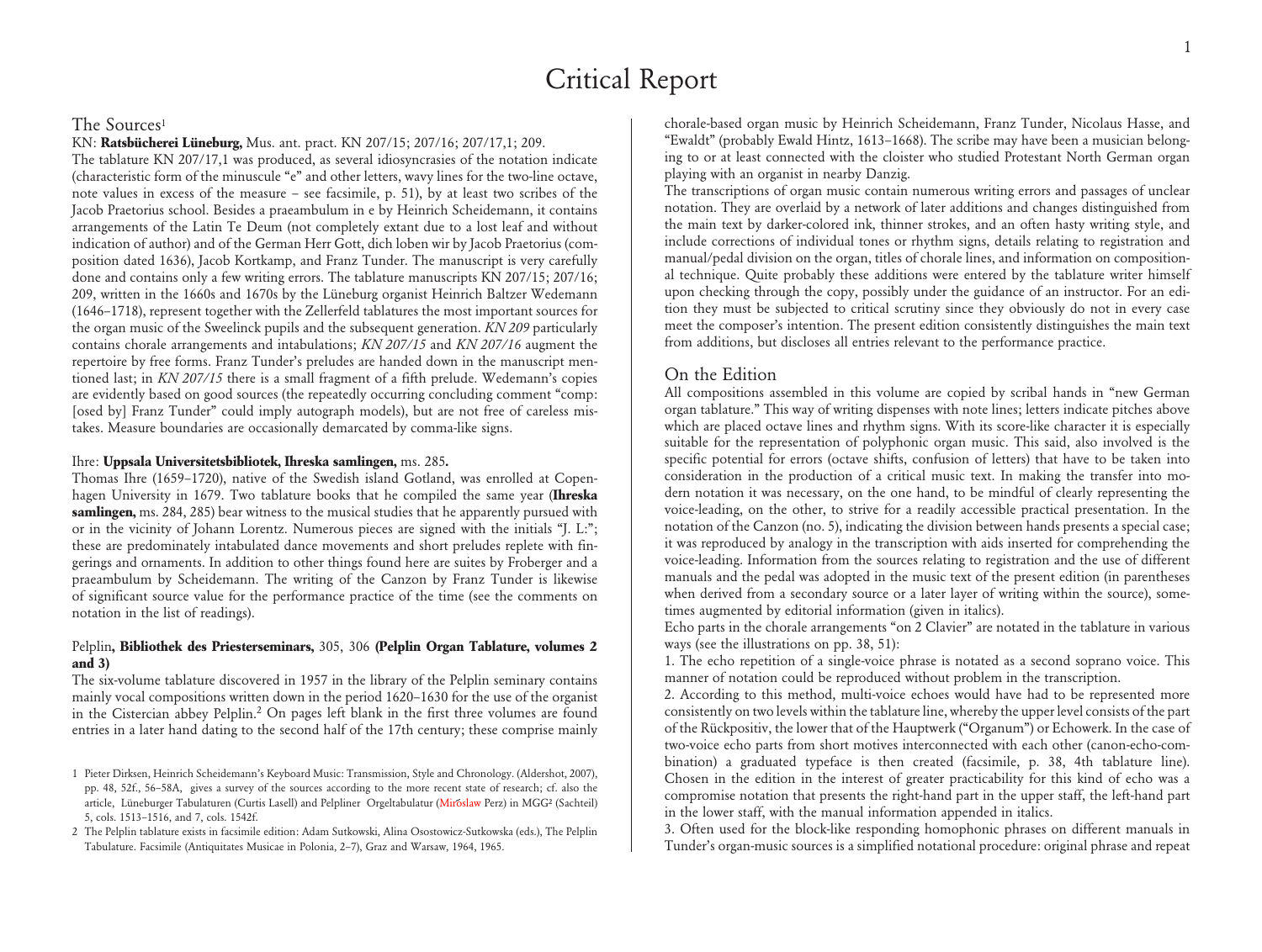are successively notated on the same level; taking the place here of manual indications can be dynamic details "F:" *(forte)* and "P:" *(piano)*, occasionally "scharf" and "sanft" (facsimile, p. 38, 2nd/3rd tablature lines). Consequently, this notation is precisely reproduced in the transcription and also applied at the few places where multi-voice echoes are notated in the sources on two levels (as in *KN 207/17,1*, see the facsimile on p. 51).

The tablature often dispenses with whole-measure rests since the score-like character of this notation does not normally leave any doubt about the course of the individual voices. In the case of transliteration in line notation, rests had more often to be added in the interest of clarity. Measure boundaries are marked in the tablature notation by small blank spaces and generally respected in drawing the octave lines. Where this is not the case (as in several passages written down in nos. 6 and 7), broken bar lines were added in the edition. More often found as a vestige of earlier writing customs are note values that in the case of syncopes, dotting, and sustained closing notes go beyond measure boundaries; these were resolved as tied notes in the transcription.

The placement of accidentals in the edition follows today's usage (valid within a measure for notes of the same pitch in the same voice); cautionary accidentals were tacitly added very sparingly. Since the grouping of notes in the tablature is generally standardized, not allowing for any conclusions about articulation, treatment in this area is also in accordance with modern standards (permitting, unlike in tablature notation, combining notes of various values under one beam). Unusual groupings in the tablature sources are pointed out in the individual comments. Notes and rests added by the editor appear in smaller type, added accidentals are in square brackets. Added ties are given dashed, likewise guidance lines [Stimmweiser] that were added for the better understanding of the voice-leading. On the other hand, the conjunction lines in the tablature showing that the melodic line continues in another voice are given in unbroken lines.

# Individual Comments

In the following, the repositories for the individual compositions are accounted for within the sources already mentioned; listed as well are those passages in the present edition that show a music text differing from the source. Given first in Roman numerals in the second column below is the staff, indicated as necessary thereafter in Arabic numbers in descending order is the voice  $(I/2 = 1$ st staff, 2nd voice). Latin script in the verbal text of the sources is in italics; abbreviation resolutions are in square brackets. Crossed-out words in the sources, e.g., "Ruc:". are in several cases also correspondingly reproduced in the commentaries.

### **1 Praeludium in F**

*KN 207/16*, pp. 5–6: "*Præludium | Franc: Tunder.*"

| Measure Voice |     | Comment                                                     |
|---------------|-----|-------------------------------------------------------------|
|               | H   | 1st note $f$ .                                              |
|               | 1/1 | Beat 3 to beat 1 of the following measure one octave lower. |
|               | I/2 | 2nd note $c^l$ .                                            |
|               |     | The pairing of eighth notes according to the tablature.     |
| 10            | I/1 | Beats 2–3, half note with dot.                              |
| 25            | Н   | 4th note <i>g</i> .                                         |
| 28            | н   | Final note e.                                               |

| 30    | Ш   | Final note $c$ .                                                            |
|-------|-----|-----------------------------------------------------------------------------|
| 31    | I/2 | Dot lacking.                                                                |
| 45    | I/1 | 1st note lacking (dot forgotten after the previous note).                   |
|       | I/2 | 4th note $c^I$ .                                                            |
| 57    | П   | 1st note $f$ .                                                              |
| 59    |     | Beats 2-3: dots lacking in both upper voices.                               |
| 60    | I/1 | 1st note $d^2$ .                                                            |
| 62    | I/2 | 3rd note $f^1$ .                                                            |
| 65    | I/2 | Beats $1-2f$ .                                                              |
| 65-66 | Ш   | Half note $F$ (pitch letter corrected), half-note rest   two half notes $F$ |
|       |     | (rhythm corrected), tied.                                                   |
| 66    | Н   | 4th note f.                                                                 |
| 67    | Н   | Final note $d^I$                                                            |

### **2 Praeludium in g**

| $KN$ 207/16, pp. 3–4: "Præludium   Franc: Tunder." |     |                                                      |  |  |
|----------------------------------------------------|-----|------------------------------------------------------|--|--|
|                                                    |     | Measure Voice Comment                                |  |  |
| 12                                                 |     | Beats 3–4 one octave lower.                          |  |  |
| 17                                                 |     | Beat 2: two 16ths, eighth note.                      |  |  |
| 18                                                 |     | Beat 1: two quarter notes.                           |  |  |
| 41                                                 | Ш   | Beat 4: quarter note $c$ .                           |  |  |
| 50                                                 | 1/2 | 1st note $g1$ (probably confusion of pitch letters). |  |  |

# **3 Praeludium in g**

*KN 207/16*, pp. 7–8: "*Præludium | Franc: Tunder.*"

|    |              | Measure Voice Comment                                                       |
|----|--------------|-----------------------------------------------------------------------------|
| 15 | 1/2          | Final note $d^{\prime}$ .                                                   |
| 29 | 1/2          | 1st note <i>b-flat<sup>1</sup></i> .                                        |
| 64 | $\mathbf{H}$ | Final note $d^1$ (mistake for d-sharp <sup>1</sup> = e-flat <sup>1</sup> ). |

### **4 Praeludium in g**

*KN 207/16*, pp. 9–10: "*A. 4 Voc. | Præludium | Franc: Tunder.*"

- Measure Voice Comment
- 3 I/1 3rd note without dot.
- 14 II Beats 3–4, eighth notes.
- 21 II 1st note *d*.
- 23 II 3rd note *d-sharp<sup>1</sup>*.
- 28 I/1 Last note *c-sharp2*.
- 33 III 2nd note without dot.
- 61 II 2nd note *d* (mistake for *d-sharp* =  $e$ -*flat*).
- 69  $I/2$  1st note  $d^2$ .
- 93 I/1 3rd and 4th notes  $d\text{-}sharp^2$  (=  $e\text{-}flat^2$ )  $d^2$ .

#### **5 Canzon in G**

*Ihre 285*, pp. 50–52: "*Cantzon | F: Töndern.*"

Contrary to other usage of the letter notation the attempt in this transcription is to map in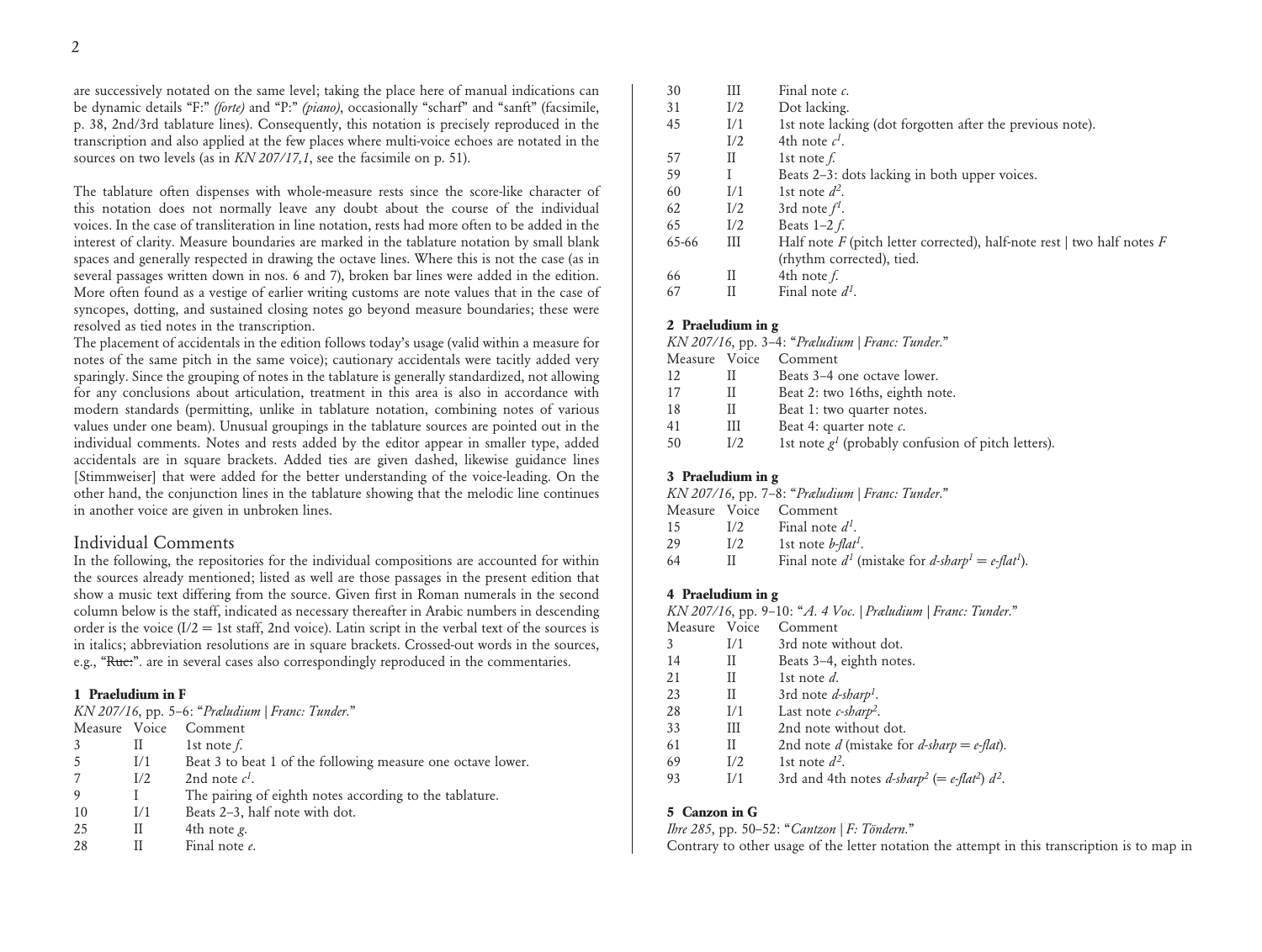the notation the distribution of the hands analogous to the Italian-South German keyboard tablature. Thus, the notated voices within each tablature line do not convey contrapuntal development, but technical playing processes. This is clear in passages where one voice is continued by another (e.g., m. 20, middle voice). In m. 11 (facsimile, p. 15, left half below) the alto voice was placed in the upper half, then cancelled and entered further below (and hence assigned to the l.h.).

The edition correspondingly renders this property of the notation, though inserts broken lines as guidance lines for better understanding of the voice-leading.

Notated instead of whole-measure rests in this tablature transcription are always two half rests (dotted half rests in the second section).

| Measure  | Voice  | Comment    |
|----------|--------|------------|
| $\Omega$ | TT / 1 | notated is |

|  | $e^{1}$ notated in the upper voice group; corrected for technical reasons of |
|--|------------------------------------------------------------------------------|
|  | reach.                                                                       |
|  | Beats 2–3, middle voice, one octave lower.                                   |

- 14 II Extra quarter rest over the 1st note group; in the 2nd half of the measure, quarter instead of half-note rest.
- 18 Time signature 3/4.
- 26 II/2 2nd note, quarter note, rhythm sign of the 3rd note corrected from eighth to quarter note.
- 31 II/1 1st note without dot.
- 33 II Bass notated as tenor (two dotted quarter rests in the bass).
- 34 II Bass notated in tenor register, transferred to the bass register at the start of m. 35 by a conjunction stroke.
- 38 II Final note *c*.
- 39 II/1 Eighth-note rest, quarter note (dot obliterated), dotted quarter note; the rhythm in the edition proceeds from the horizontal position of the **letters**

# **6 Auf meinen lieben Gott**

*KN 209*, no. 34, pp. 180–183: "*Auff meinen Lieben | Gott |* Auff 2 Clavier *| Manualiter | F. Tunder.*" After m. 66, page-turn comment "*Verte | Cito.*"

Two-voice part writing on the Rückpositiv is indicated in the tablature by boundary lines beneath the second voice (mm. 7–9, 14–15, 74–79, 81–85, 90–98, 116–123, 125–136, 138, 139, 140). In the echo passage, mm. 106–112, the measure boundaries are not always strictly heeded in drawing the octave line (broken bar lines in the edition). The manual indications for the lowest voice in measures 36 and 101 were evidently added by the scribe later.

| Measure<br>Voice | Comment |
|------------------|---------|
|------------------|---------|

| II/1 | Beats 2-3: dot lacking. |
|------|-------------------------|
|      |                         |

- I/1 Beat 1: The two eighths are written as two single signs. 11 I 1st note without dot.
- 
- 12 II/2 Quarter notes  $f^1 e^1$ , half note  $d^1$ .
- 13 I 1st note *d-sharp<sup>2</sup>*.
- 15 I/2 Quarter note.
- 21 II Final note  $c<sup>1</sup>$  (it would also be conceivable to keep this tone and to correct instead the 1st note of the following measure to  $d^1$ ).

| 24       | $\mathop{\mathrm{II}}$ | Beat 3: first note $f$ .                                                          |
|----------|------------------------|-----------------------------------------------------------------------------------|
| 30       | $_{\rm II}$            | 1st note $f^1$ .                                                                  |
| 31       | I/2                    | 1st note <i>a</i> .                                                               |
| 38       | П                      | Final note d <sup>1</sup> .                                                       |
| 39       | $\rm I/1$              | 1st note $d^2$ .                                                                  |
|          | II/1                   | Final note $c1$ (parallel octaves).                                               |
| 40       | $_{\rm II}$            | 1st note without rhythm sign.                                                     |
| 44       | I/1                    | Final note without rhythm sign.                                                   |
| 45       | II/1                   | $e$ and $f$ without octave stroke.                                                |
| 46       | П                      | 1st note without rhythm sign.                                                     |
| 47       | I/2                    | 1st note lacking (dot forgotten after the preceding note).                        |
|          | I/3                    | Final note written as quarter note, but notated in the new measure as             |
|          |                        | eighth note (without tie).                                                        |
| 53       | I/2                    | Beats 1-2: dotted quarter, eighth; but $c^2$ is not over the eighth note $g^1$ of |
|          |                        | the 3rd voice, but further left (above the first e-flat of the bass), and the     |
|          |                        | dotting does not correspond to the chorale melody.                                |
| 56       | I/3                    | 3rd note notated as eighth note.                                                  |
| 60       | I/1                    | 1st note without dot.                                                             |
|          | I/2                    | Final note $a^1$ .                                                                |
|          | II/1                   | Beat 3: 1st and 2nd notes exchanged.                                              |
| 61       | П                      | Beat 4, <i>D d</i> .                                                              |
| 65       | Ι                      | Beat 3: D-major chord in quarter notes; as a result the metrical position         |
|          |                        | of the subsequent 16th-figures in the soprano and alto becomes unclear.           |
|          |                        | The grouping of these figures (two plus four 16ths) makes, however, the           |
|          |                        | transcription produced in the edition text appear reasonable.                     |
|          | $_{\rm II}$            | Beats 3-4: quarter note without subsequent rest.                                  |
| 66       | II/1                   | Beats 3-4: quarter rest, quarter note corrected to eighth rest, eighth note.      |
|          | II/2                   | Bass tone positioned below <i>b</i> of the alto.                                  |
| 67       | I                      | Half rest.                                                                        |
| 89       | $_{\rm II}$            | Beat 4: quarter note $c$ instead of quarter rest.                                 |
| 91       | I/1                    | Final note $g^2$ .                                                                |
|          | I/2                    | 1st-3rd notes one octave lower.                                                   |
| 98       | I                      | Beat 3, 1st note <i>b-flat<sup>2</sup></i> .                                      |
| 103      | I/2                    | Beats 2-3: dot lacking (a new line begins after beat 2).                          |
| 104      | I/1                    | Beat 2, final note, and beat 3, 1st note, exchanged.                              |
| 106      | I/1                    | Beats 1-2: quarter note, two eighths (cf., though, the following measure).        |
| 111, 112 |                        | Beat 2: three eighth notes in the upper and middle voices; lower voice,           |
|          |                        | eighth note, quarter note (but preceded by quarter notes in all voices).          |
| 114      | II/2                   | 1st note without dot.                                                             |
| 118      | I/2                    | 1st note $f^1$ .                                                                  |
| 119      | I/2                    | Final note e.                                                                     |
| 122      | II/1                   | Final note g.                                                                     |
| 136      | I/2                    | Final note $g^1$ .                                                                |
| 142      | Ι                      | Third from last note $g1$ .                                                       |
|          | <b>TT</b>              | $1.1 - 1.0$<br>$\sim$<br>1 4 4                                                    |

144-145 II The bass already closes with a fermata in measure 144; the same is probably true of the alto, although *g* is written as a simple whole note.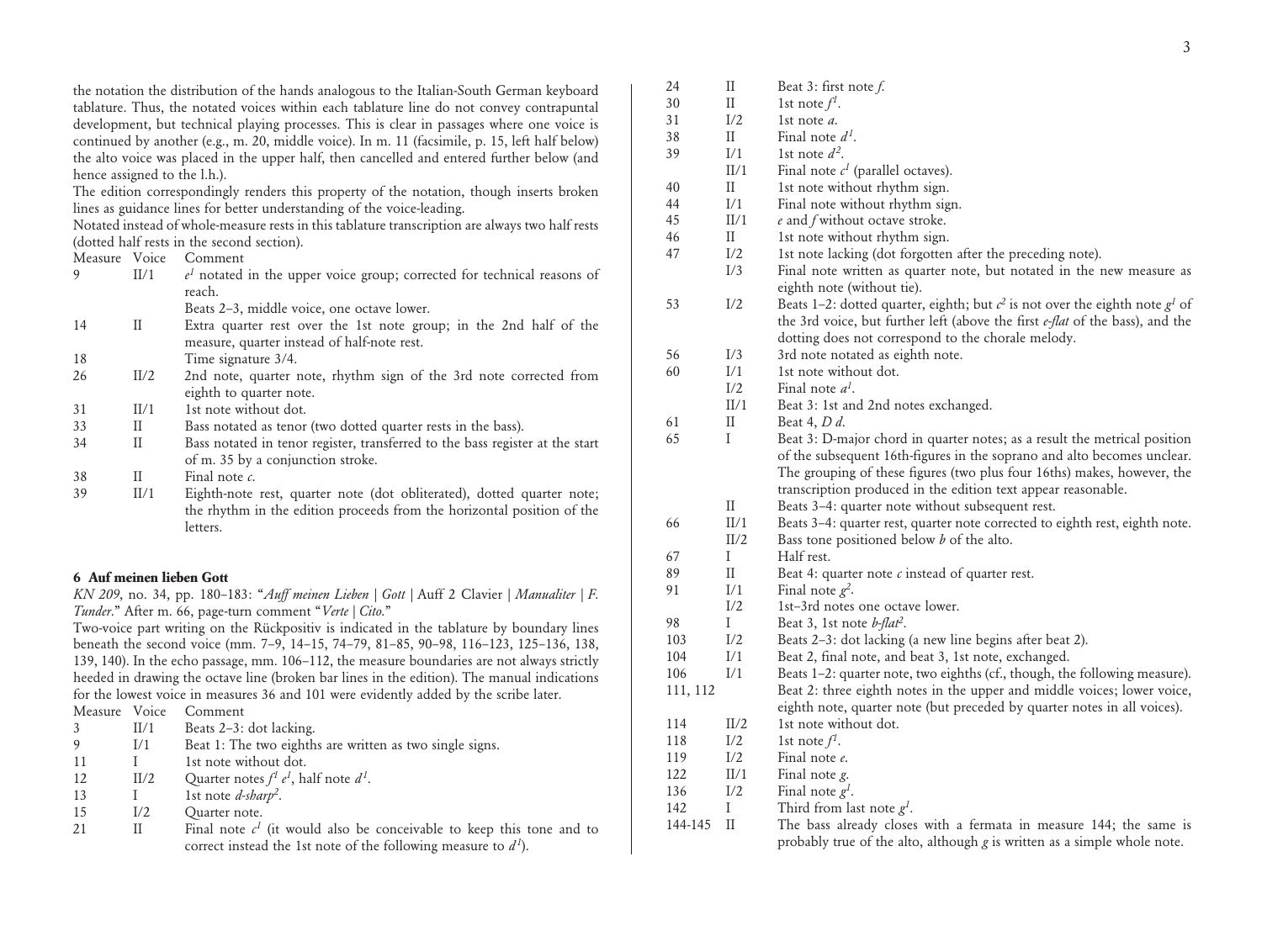# 145 I/3  $b<sup>1</sup>$  corrected to *b* by cancelling the octave stroke.

# **7 Christ lag in Todes Banden**

Pelplin, vol. 3, fols. 134v–140r (penultimate entry at the end of the volume): "Christ lag in | todtes banden | *Frans: Tunder:*"

The transcription is overlaid by a network of later additions and changes (see the "Description of Sources"). Reproduced in the music text of the present edition are only those entries that are of interest for performance practice; they appear in parentheses. The addenda are completely listed in the following.

I. Identifying the melody lines (as a rule above the soprano part; glosses in the tenor and bass areas are designated in the second column by "T" and/or "B"):

| $1 - 2$        |            | "Choral"                                                                        |
|----------------|------------|---------------------------------------------------------------------------------|
| $9-11$         |            | "für unser Sünd"                                                                |
| 16-17          |            | "Choral p[er] echo: Christ lag"                                                 |
| 21 (beat 4)-22 |            | "für unser Sund fuga."                                                          |
| 23-24          |            | "für unser Sund Per Echo"                                                       |
| 30             | B          | "Christ lag. Choral in pedal"                                                   |
| 36-37          | B          | "für ünser sünde p[er] Echo"                                                    |
| 42             | B          | "für ünser Sund Ch: in ped:   vid." (the bass development begins on the         |
|                |            | next page).                                                                     |
| 50-54          |            | "daß wir sollen p[er] fugam Crom: p[er] tot: fac:"                              |
| 102-103        |            | "d[aß] wir sollen p[er] Echo Crom:"                                             |
| 118-119        |            | "Gott loben u[nd] danckbar p[er] Echo"                                          |
| 127-128        | B          | "Gott loben u[nd] ped Chor"                                                     |
| 134            | T          | "Gott loben"                                                                    |
| 145-146        |            | <del>"Gott loben u[nd] danckbar"</del>                                          |
| 161-162        |            | "u[nd] singen Choral."                                                          |
| 167-168        | T          | "u[nd] singen All Cho:"                                                         |
| 178-179        | B          | "u[nd] singen Alleluja."                                                        |
| 182-183        | T          | "u[nd] singen p[er] Echo."                                                      |
| 191            | B          | (above the bass part) "Alleluj: Ped:"                                           |
| 195-197        |            | "Alleluja p[er] Echo biß zu Ende [up to the end]"                               |
| 225            | B          | "Alleluja."                                                                     |
|                |            | II. Practical playing references and interventions in the music text:           |
| Measure        | Voice      | Comment                                                                         |
| 1              | I, $II/1$  | curly brace and indication "Org".                                               |
| 5              | Ш          | "Pedal:"                                                                        |
| 9              | I          | "Bru: Ruc:"; curly brace beneath the note d <sup>1</sup> (beat 2, 1st note)     |
| 11             |            | II/2, III curly brace with indication " $Org:$ ". In order to make the movement |
|                |            | playable manualiter, the bass tone $G$ in m. 12 was changed to $g$ and the      |
|                |            | alto cancelled in m. 13.                                                        |
| 15             | I, II      | The curly brace originally assigning only the two middle voices to the          |
|                |            | Rückpositiv was expanded upward.                                                |
| 17             | $I/1$ , II | "Ruc:" (in the bass area "Ruc: Org:").                                          |
| 29             | I/1        | Above beat 4, rhythm sign of two quarter notes (correction of note              |
|                |            | values in order to fill out the incomplete measure owing to the lacking         |
|                |            | quarter rest).                                                                  |
| 53             | III        | " $Pos$ "                                                                       |

| 57        | I/1, 2       | Curly brace and indication "Ruc:".                                                                                                                                                                                                                                                                                                                                                                                                                                |
|-----------|--------------|-------------------------------------------------------------------------------------------------------------------------------------------------------------------------------------------------------------------------------------------------------------------------------------------------------------------------------------------------------------------------------------------------------------------------------------------------------------------|
| 67        | Ι            | "Ruc."                                                                                                                                                                                                                                                                                                                                                                                                                                                            |
| 76        | I, $II/1$    | Curly brace and indication "Ruc:" (but the 2nd soprano part first enters<br>in m. 78, then alto and tenor shift further below in the tablature field).                                                                                                                                                                                                                                                                                                            |
| 86        | II/1, 2      | Curly brace and indication "Org:".                                                                                                                                                                                                                                                                                                                                                                                                                                |
| 142       | I/1, 2       | Beat 3: curly brace and indication "Ruc:".                                                                                                                                                                                                                                                                                                                                                                                                                        |
| 144       | $\rm II$     | Beat 4: "Org:"                                                                                                                                                                                                                                                                                                                                                                                                                                                    |
| 147       | I/1          | $"R:$ "                                                                                                                                                                                                                                                                                                                                                                                                                                                           |
|           | II/1         | " $O$ "                                                                                                                                                                                                                                                                                                                                                                                                                                                           |
| 150       | I/1          | Beat 4: "Ruc:"                                                                                                                                                                                                                                                                                                                                                                                                                                                    |
| 153       | II/1, 2      | Beat 4: curly brace and indication "Org:".                                                                                                                                                                                                                                                                                                                                                                                                                        |
| 156       | Ш            | " $Pos$ "                                                                                                                                                                                                                                                                                                                                                                                                                                                         |
| 186       | Ι            | Beat 3: "Ruc:"                                                                                                                                                                                                                                                                                                                                                                                                                                                    |
| 187       | Ш            | " $Ruc: \theta$ rg:"                                                                                                                                                                                                                                                                                                                                                                                                                                              |
| 189       | $I/2$ , II   | Curly brace and indication "Ruc:", the repeat of the phrase (a<br>level lower) with brace and indication "Org:".                                                                                                                                                                                                                                                                                                                                                  |
|           | Ш            | After beat 2 a quarter note $d$ added, but the original reading of beat 3<br>(corresponding to the music text of the present edition) was not cancell-                                                                                                                                                                                                                                                                                                            |
|           |              | ed.                                                                                                                                                                                                                                                                                                                                                                                                                                                               |
| 211       | I/2          | 1st and 2nd notes corrected to $a^1$ ;                                                                                                                                                                                                                                                                                                                                                                                                                            |
| 213       | I/2          | 1st and 2nd notes corrected to $e^1$ ; due to the sound of the resulting open<br>fourth this reading was not adopted in the music text.                                                                                                                                                                                                                                                                                                                           |
| 227       | I/1, 2       | Curly brace and indication "R.".                                                                                                                                                                                                                                                                                                                                                                                                                                  |
| 234       | I/1, 2       | Curly brace and indication "Ruc:".                                                                                                                                                                                                                                                                                                                                                                                                                                |
| 238       | II/1         | A bent line starts with the 1st note and includes the half note $g1$ (I/2,<br>beats 3-4); this is evidently to be spanned by the left hand.<br>In the echo portions the letters are often grouped according to motive entities regardless<br>of measure boundaries; the measure division is on that account not evident in these passa-<br>ges from the tablature notation (18-21, 25-28, 37-38, 40-41, 101-114, 125-128, 137-140,<br>144-145, 182-185, 220-223). |
| Readings: |              |                                                                                                                                                                                                                                                                                                                                                                                                                                                                   |
| 11        | Ш            | Beat 3: e.                                                                                                                                                                                                                                                                                                                                                                                                                                                        |
| 13        | II/1         | $d^2$ (octave mistake; the letter was later cancelled).                                                                                                                                                                                                                                                                                                                                                                                                           |
| 18        | П            | Beat 2: eighths c d.                                                                                                                                                                                                                                                                                                                                                                                                                                              |
| 19        | $\rm II$     | Beats 1 and 3: always $eE$ .                                                                                                                                                                                                                                                                                                                                                                                                                                      |
| 22        | II/2         | Beat 4: four eighths.                                                                                                                                                                                                                                                                                                                                                                                                                                             |
| 23        | Ι            | Half instead of quarter rest.                                                                                                                                                                                                                                                                                                                                                                                                                                     |
|           | II/2         | Beat 2: e.                                                                                                                                                                                                                                                                                                                                                                                                                                                        |
| 40        | I/1          | Final note <i>f-sharp<sup>2</sup></i> .                                                                                                                                                                                                                                                                                                                                                                                                                           |
|           | I/2          | 1st note $d^1$ .                                                                                                                                                                                                                                                                                                                                                                                                                                                  |
|           | $\mathbf{I}$ | 1st note d.                                                                                                                                                                                                                                                                                                                                                                                                                                                       |
| 42        | I, II        | Rhythm sign for beat 4 lacking.                                                                                                                                                                                                                                                                                                                                                                                                                                   |
| 44        | $\rm II$     | Beat $3g$ .                                                                                                                                                                                                                                                                                                                                                                                                                                                       |
| 45        | $\rm II$     | 7th note b.                                                                                                                                                                                                                                                                                                                                                                                                                                                       |
| 48        | Ш            | D notated again in the second half of the measure as half note (new line).                                                                                                                                                                                                                                                                                                                                                                                        |
| 62        | I            | Penultimate note <i>f-sharp<sup>1</sup></i> .                                                                                                                                                                                                                                                                                                                                                                                                                     |
| 75        | II/2         | Whole note a.                                                                                                                                                                                                                                                                                                                                                                                                                                                     |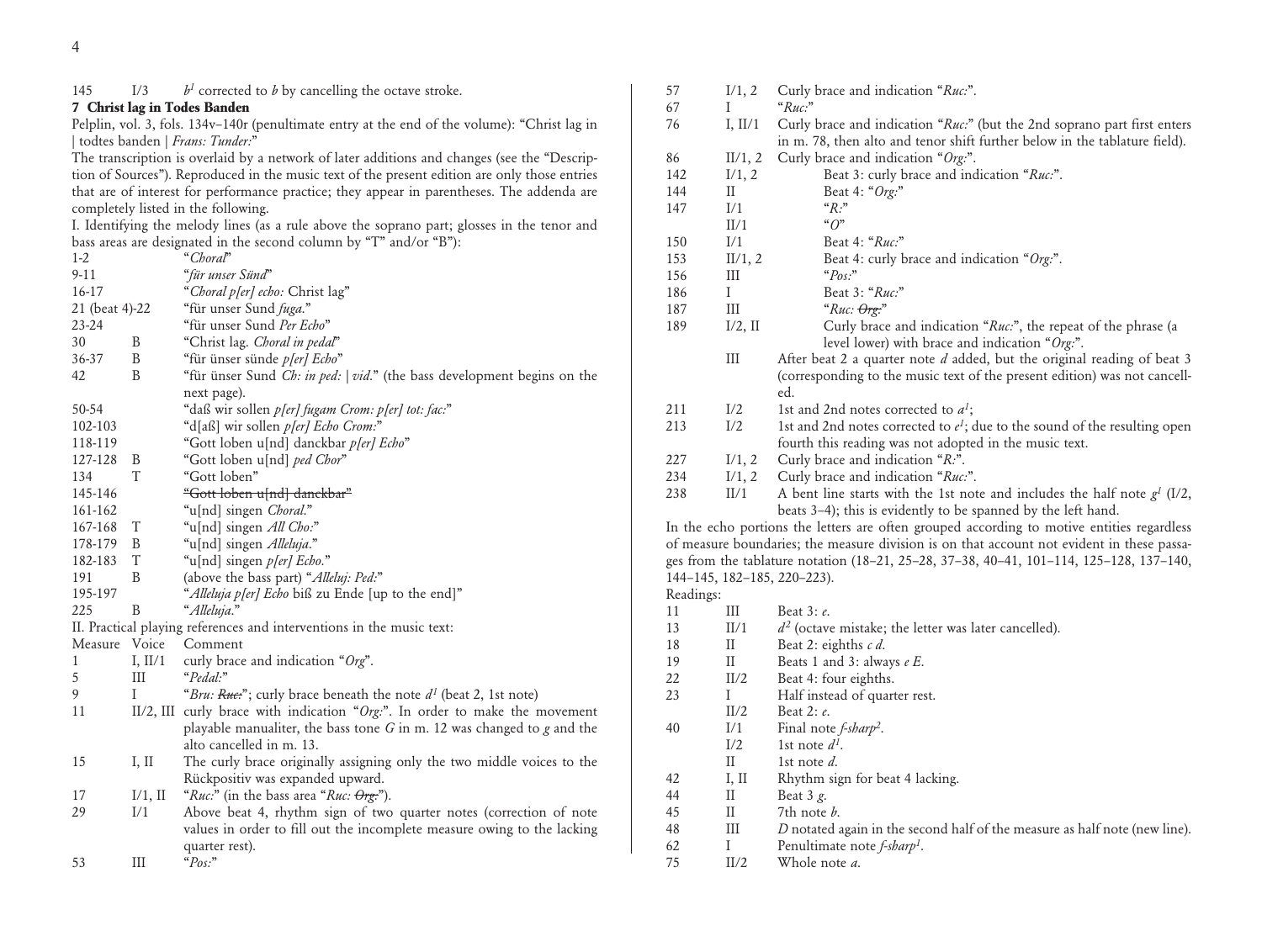| 83      | $\mathbf I$                | 2nd-4th notes one octave higher.                                                |
|---------|----------------------------|---------------------------------------------------------------------------------|
| 85      | II/1                       | Beat 1: $e^I$ .                                                                 |
|         | II/2                       | Beat 2: a.                                                                      |
| 88      | I/2                        | 1st note $e^I$ .                                                                |
| 91      | $\rm{II}$                  | 1st notes of beats 2 and 4 always eighths.                                      |
| 93      | Ш                          | $\mathfrak{a}.$                                                                 |
| 97      | $\rm{II}/1$                | 2nd note $c^I$ .                                                                |
| 98      | II/2                       | 1st note $e^l$ .                                                                |
| 99      | II/1                       | 2nd note $e^I$ .                                                                |
| 101     | I                          | Beat 3: half note.                                                              |
|         | $\rm II$                   | Beat 3: half rests (then page turn). The subsequent double-choir section        |
|         |                            | would then begin with the full measure; but at the latest in measure 104        |
|         |                            | the accent relations are made clear by the cantus-firmus-progression.           |
| 105     | I, II                      | Beat 4: doubled note values.                                                    |
| 106     | I, II                      | Beat 2: doubled note values.                                                    |
| 107     | $_{\rm II}$                | Beats 1 and 3: final note always E.                                             |
| 108     | I/1                        | Beats 1 and 3: $e^2$ ; but the figure of the upper part circumscribes the       |
|         |                            | three-tone motive $a^1 b^1 c^2$ .                                               |
| 128     | $_{\rm II}$                | Letter e notated a quarter too soon (without rhythm sign), then rewritten       |
|         |                            | at the correct place.                                                           |
| 130     | $\rm II$                   | 1st note without rhythm sign.                                                   |
| 134     | II/1                       | 1st note notated as a whole note.                                               |
| 136     | $\mathbf{I}$               | Final note $d^2$ (notated below the group of 16ths of m. 137, beat 3;           |
|         |                            | obviously incomplete).                                                          |
| 137-138 |                            | The assignment of the voices to the manuals is clarified by glosses that        |
|         |                            | would appear to be redundant in the notation: 137, beat 4, middle voice,        |
|         |                            | "scharf.", lower voice, "Org."; 138, beat 4 (new page), upper voice, "Ruc.",    |
|         |                            | middle and lower voices connected by a brace with the comment "sanft            |
|         |                            | $\int$ Org".                                                                    |
| 138     | П                          | Beat 2: $c^I e^I$ .                                                             |
| 139     | I                          | Beat 2: $e^1 e^1$ .                                                             |
|         | II/2                       | Beat 3 lacking.                                                                 |
| 141     | I                          | Beat 2: two eighths.                                                            |
|         | $\mathop{\rm II}\nolimits$ | Beats 1-2: two eighths, dotted eighth, 16th (cf. measures 145 and 146).         |
| 142     |                            | Since the by now two-voice portion of the Rückpositiv requires more             |
|         |                            | writing space, the <i>Organum</i> portion is transferred to a lower voice line, |
|         |                            | the lower voice from beat 1 (conjunction line), the upper voice from beat       |
|         |                            | 2. Notated instead of $e^1$ of the Rückpositiv is $e^2$ directly in conjunction |
|         |                            |                                                                                 |
|         |                            | with the eighths $c^2 d^2$ of the upper <i>Organum</i> voice. Cf. measure 147.  |
| 142     | II/2                       | 1st-3rd notes without rhythm signs; 3rd note a.                                 |
| 143     | I/2                        | Beat 2 $e^1$ ; on beats 3-4, I/1 and I/2 are also originally one octave higher  |
|         |                            | (corrected by the scribe).                                                      |
| 149     | II/1                       | 1st note $f$ -sharp <sup>1</sup> .                                              |
| 151-152 | П                          | The lower voice is notated directly, without gap, underneath the upper          |

and could on that account be understood as a second Rückpositiv voice. Since, however, it is transferred at the start of measure 153 to a lower-lying

|         |             | voice line, it more likely belongs to the Organum part.                                                                                                                                                                                                                        |
|---------|-------------|--------------------------------------------------------------------------------------------------------------------------------------------------------------------------------------------------------------------------------------------------------------------------------|
| 154     | I/2         | 1st note $a$ .                                                                                                                                                                                                                                                                 |
|         | II/1        | Beat 3: eighth note, eighth rest, (but II/2, quarter note).                                                                                                                                                                                                                    |
| 155-159 | I           | No triplet figures.                                                                                                                                                                                                                                                            |
| 157     | Ι           | In the case of the 1st, 5th-7th, 11th, 12th notes the second octave<br>stroke is always lacking; the emendation is oriented to the figuration<br>stressing leaps in the following measure.                                                                                     |
|         | II/1        | 2nd note $a^I$ .                                                                                                                                                                                                                                                               |
| 159     | I/1, 2      | All quarter notes with dots; beats $3-4$ : $b1$ of the upper voice notated as<br>dotted quarter.                                                                                                                                                                               |
| 163     | II/2        | e.                                                                                                                                                                                                                                                                             |
| 166     | III         | Half note without subsequent rest.                                                                                                                                                                                                                                             |
| 169     | I/1         | Half note, two eighths, quarter; but the letter positions correspond to the<br>rhythm in the music text of the edition.                                                                                                                                                        |
| 172     | П           | Beat 3: 2nd and 3rd notes $gf$ (but the following note, $E$ ).                                                                                                                                                                                                                 |
| 178     | I           | Beat 4: 1st note $c^2$ .                                                                                                                                                                                                                                                       |
| 180     | I           | Final note <i>b</i> .                                                                                                                                                                                                                                                          |
| 183     | $\rm II$    | Beat 2 to m. 184, beat 1: eighth rest, 16ths $fd$ , quarter $e$ (twice).                                                                                                                                                                                                       |
| 184     | I/1         | Beat 3: $g1f1$ (m. 185 as in the music text of this edition);                                                                                                                                                                                                                  |
|         | I/2         | 3rd note $e^1$ (likewise in m. 185);                                                                                                                                                                                                                                           |
|         | $_{\rm II}$ | lowest voice from beat 2 to m. 186 notated in the bass register (with                                                                                                                                                                                                          |
|         |             | indication "Man:").                                                                                                                                                                                                                                                            |
| 186-188 | I, II       | The terraced layering of the voices refers to two-manual execution in<br>which the two upper voices are assigned to the Rückpositiv, the third<br>and fourth to the Organum. The (later added and corrected) manual<br>information for the bass voice hence appears untenable. |
| 192     | I           | 3rd note $e^2$ .                                                                                                                                                                                                                                                               |
| 195     | I/1         | beats 3–4: half note $a^2$ ;                                                                                                                                                                                                                                                   |
|         | I/3         | Final note $c^2$ (upon the second return, m. 196, beat 2, the upper octave<br>line is cancelled).                                                                                                                                                                              |
| 199     | I/3         | Beat 4: originally quarter note $e^{1}$ , corrected later.                                                                                                                                                                                                                     |
| 200     | П           | 1st-2nd notes corrected from e a; 4th note corrected from $c^1$ .                                                                                                                                                                                                              |
| 205     | $_{\rm II}$ | Final note $A$ (but the goal tone is $d1$ of the middle voice in the next                                                                                                                                                                                                      |
|         |             | measure).                                                                                                                                                                                                                                                                      |
| 208     | I/2         | 1st note <i>f-sharp<sup>1</sup></i> , later corrected to $a^1$ .                                                                                                                                                                                                               |
| 211     | I           | Beats 3-4: 8 eighths.                                                                                                                                                                                                                                                          |
| 219     | $\rm I$     | 8th-9th notes notated as eighths.                                                                                                                                                                                                                                              |
| 220-223 | I, II       | Erroneous rhythm: instead of the half notes, notated are always quarters;                                                                                                                                                                                                      |
|         |             | 16ths instead of eighths in mm. 220, beats 1-3; 221, beat 1; 222, beat 3.                                                                                                                                                                                                      |
| 224     | I           | Beat 1 unclear owing to correction (the group of 16ths seems to have                                                                                                                                                                                                           |
|         |             | been corrected to a dotted eighth $d^2$ , 16th $e^2$ ); beat 3, 16th.                                                                                                                                                                                                          |
|         | $_{\rm II}$ | One octave higher from the 2nd note.                                                                                                                                                                                                                                           |
| 233-237 | I/1         | One octave lower.                                                                                                                                                                                                                                                              |
| 243     | Ι           | <i>f-sharp<sup>1</sup></i> ; either the octave stroke is wrong here, or it should be supplemen-                                                                                                                                                                                |
|         |             | ted for the two previous 16ths (see the alternative version of the music<br>text).                                                                                                                                                                                             |

#### **8 Herr Gott, dich loben wir**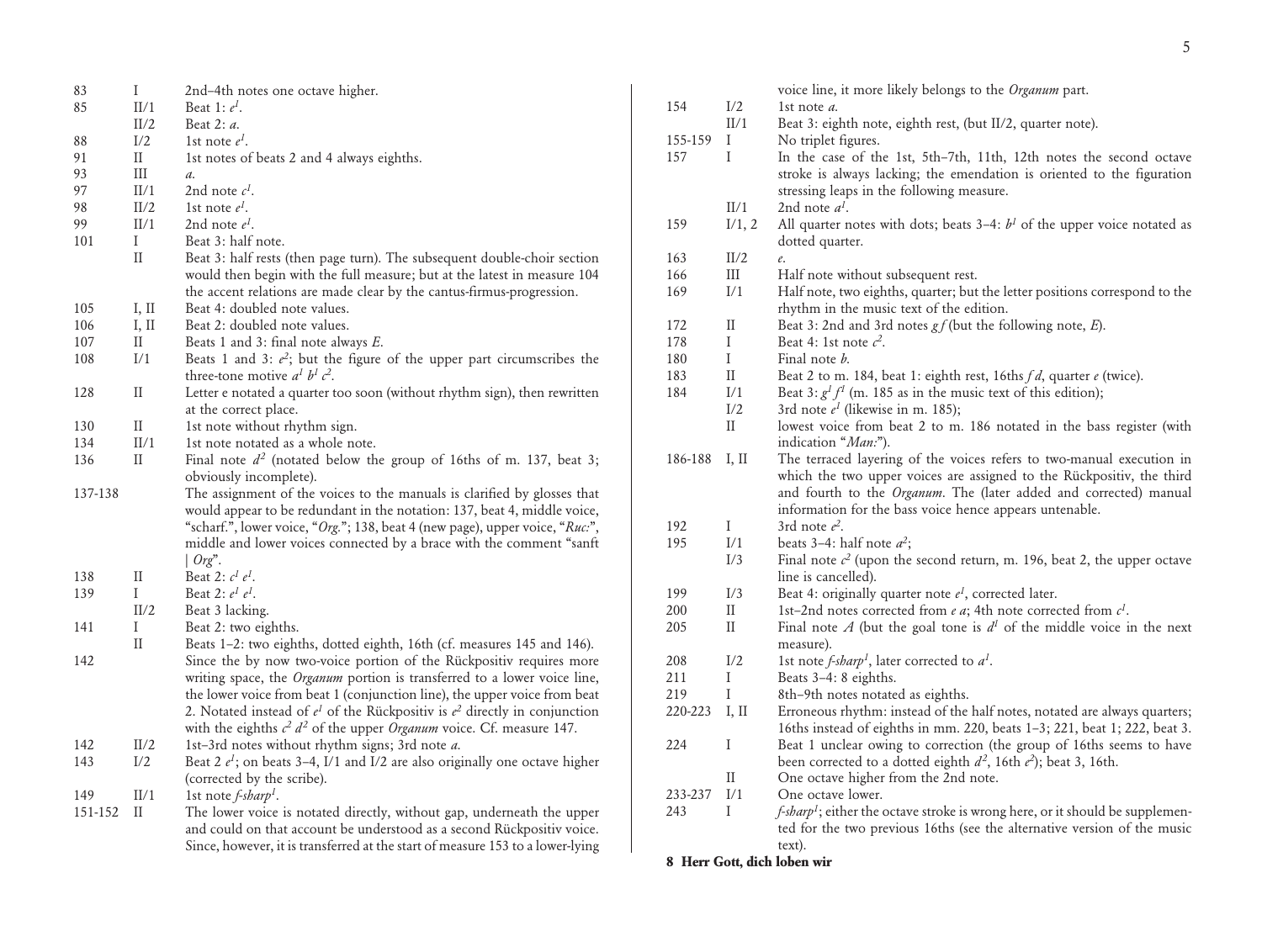Principal source: *KN 207/17,1*, pp. 14–17: "Herr Gott | dich loben wir.&*c*. | auff 2. Clav. | *Franciscus Tunder*." Page turn after m. 117 (although there would still be space for several more measures), page-turn comment "*voltate*."

Other source: *KN 209*, no. 74, pp. 346–351: "Herr Gott | dich Loben Wir &*c*. | Auff 2 Clavier | *F: Tunder Pedal:*." Page-turn comment "*Verte | Citissime*" after measure 81, 1st quarter; another page turn after measure 139. Closing comment "*F: Tunder. | Comp:*"

The principal source has been done with greatest care and is practically flawless. It frequently uses breves [double whole notes] and other note values exceeding the measure that in *KN 209* are often resolved to tied notes. The double-choir section, measures 66–87, is notated on two levels; the present edition follows the simplified notation in *KN 209* (on one level, with manual indications). In measures 88–101 the Rückpositiv and Organum parts are made clear in both sources through various notation levels; the notation of the transcription reflects, on the other hand, the distribution of the two hands. Wedemann's copy *(KN 209)* probably has a model in common with the principal source. It shows several slips of the pen, but contains in a number of places clarifying manual indications (bracketed in the music text of the present edition). It is striking that lacking at two passages in both manuscripts are essential alterations: measure 53, 3rd note of the bass *f* (but cf. the tenor entrance in the previous measure); measure 63,  $f^2$  in the soprano four times against  $f$ -sharp<sup>1</sup> in the alto.

Measure Voice Comment

Readings from *KN 207/17,1*:

| 110    |                      | Octave indication for the 5th note unclear (apparently $g^2$ was corrected |
|--------|----------------------|----------------------------------------------------------------------------|
|        |                      | to $g^{I}$ ).                                                              |
| 134    | Ш                    | Rhythm sign lacking.                                                       |
|        | Reading from KN 209: |                                                                            |
| 3      | II/2                 | Final note d.                                                              |
| 9      | II/1, 2              | No crossing of voices.                                                     |
| 28     |                      | Final note $a^1$ .                                                         |
| 47     | П                    | Beat 4: two 16ths, eighth.                                                 |
| 50     | I/2                  | Beats 3-4: two quarters.                                                   |
|        | П                    | Tie lacking.                                                               |
| 55     | II/1                 | Beats 3–4 one octave higher.                                               |
| 67     | H                    | Beat 4: <i>e<sup>1</sup> e</i> (likewise measure 69).                      |
| 72     | П                    | 4th note without octave stroke.                                            |
| 75     | I/1                  | Beat 4: two 16ths, eighth (likewise measure 76).                           |
| 84     | I/2, 3               | Voice-crossing on beat 4.                                                  |
| 90     | Н                    | 2nd note $g^I$ .                                                           |
| 01.100 | T TT                 | nt die Gitte te die sted net wi                                            |

| 91-100 | L II. | Rhythm signs often lacking; only for the upper voice of the Rückpositiv |
|--------|-------|-------------------------------------------------------------------------|
|        |       | are they placed consistently.                                           |
| 107    |       | 4th note <i>g</i> .                                                     |
| 112    |       | Rest and note lacking.                                                  |

120 II/1 2nd note *e 1*. 125 II Beat 4: 1st note eighth.

- 130 I/2 *c*  $c<sup>1</sup>$  lacking.
- 132-134 I/1, 2 The goal notes of the individual phrases are notated as eighths, but with a subsequent dotted-eighth rest. 143 I/1 Beat 3: 2nd note  $b^1$ ; beat 4, final note  $d^1$ .
- 144 I/1 Beat 1: originally  $c^1$ , corrected by the writer to  $a^1$ .

145 I/1 Eighth instead of quarter rest.

# **9 In dich hab ich gehoffet, Herr**

*KN 209*, no. 30, pp. 168–171: "*In dich hab ich ge | hoffet Herr.* | Auff *2. Clavier. | F. Tunder*." After m. 64, 1st quarter, page-turn comment "*Verte Cito*." Closing comment "*Compo: | F. Tunder*".

The echo passage, measures 33–38, is notated on two levels, see the facsimile on p. 110, 5th tablature line

| Measure Voice |              | Comment                                                                                              |
|---------------|--------------|------------------------------------------------------------------------------------------------------|
| 5             | II/2         | 1st note $g^l$ .                                                                                     |
| 10            | II/2         | 1st note $d$ .                                                                                       |
| 16            | II/1         | 3rd note $c^I$ .                                                                                     |
| 27            | I/1          | 1st note with dot (instead of eighth rest).                                                          |
| 30            | $\rm{II}$    | 3rd note $d$ (but 5th note $d^1$ ).                                                                  |
| 33            | I/2          | 1st note $d^1$ .                                                                                     |
|               | I/1, 2       | Beat 2: two 16ths, eighth (corrected based on the echo repeat in beat                                |
|               |              | 4; there the rhythm sign for the first note of the upper voice shows a                               |
|               |              | correction).                                                                                         |
|               | $\rm II$     | 1st note without rhythm sign.                                                                        |
| 35            | III          | 2nd note $e$ .                                                                                       |
| 44            | $\mathbf I$  | $a^1 b^1 c^2 d^2 e^2 f^2 g^2 a^2$ ; since in the second half of the measure there must               |
|               |              | be $a1$ (as starting tone of the 4th chorale line), a reconstruction as octave                       |
|               |              | echo appears the most likely solution.                                                               |
| 45            | II/1         | Beat 3: two eighths.                                                                                 |
| 54            | I            | Beat 3: 2nd note $d^2$ .                                                                             |
| 56            | $\rm II$     | Beat 3: eighth c-sharp <sup>1</sup> , 16ths $f^1 e^1$ .                                              |
| 58            | I/1          | Beat 3 to m. 59, beat 1: one octave higher.                                                          |
| 59            | I/2          | Beats 1–2 one octave higher (octave line for beats 3–4 was cancelled).                               |
| 62            | II/2         | One octave lower.                                                                                    |
| 65            | I/2          | Beats 1-2: $a1 b$ without rhythm signs.                                                              |
| 67            | $\rm II$     | 1st note $\epsilon$ .                                                                                |
| 68            | I, II        | Beat 1: C-major chord in half notes.                                                                 |
| 69            | $\rm II$     | 1st note $e^l$ .                                                                                     |
| 75            | $\rm II$     | 4th note $c^1$ (likewise m. 76).                                                                     |
| 79            | $\mathbf{I}$ | From the 2nd note to the end of m. 81, one octave lower. Although                                    |
|               |              | canonic part-writing in unison occurs frequently with Tunder, regarding                              |
|               |              | the entrance at the interval of an octave in measure 77, as well as for                              |
|               |              | reasons of the partwriting, a higher position appeared indicated.                                    |
| 84            | II/1         | 2nd and 3rd notes one octave higher;                                                                 |
| 86            | II/1         | 1st note one octave higher. It would also be conceivable to keep these                               |
|               |              | three tones unchanged and to correct instead the octave register of the                              |
|               |              | alto in measure 85; arising thereby as a result, though, would be a pro-                             |
|               |              | gression of fifths c-sharp <sup>1</sup> -g <sup>1</sup> /d <sup>1</sup> -a <sup>1</sup> (beats 2–3). |
| 90            | I            | Beat 4: 2nd and 4th notes one octave lower.                                                          |
| 93            | I            | Beat 2: 2nd note one octave lower; beat 3: 1st note one octave higher.                               |
|               |              | 10 Jesus Christus, unser Heiland                                                                     |
|               |              | KN 209, no. 48, pp. 262-265: "Jesus Christus   Vnser Heyland.   F. T. - Secund[us] Vers. -           |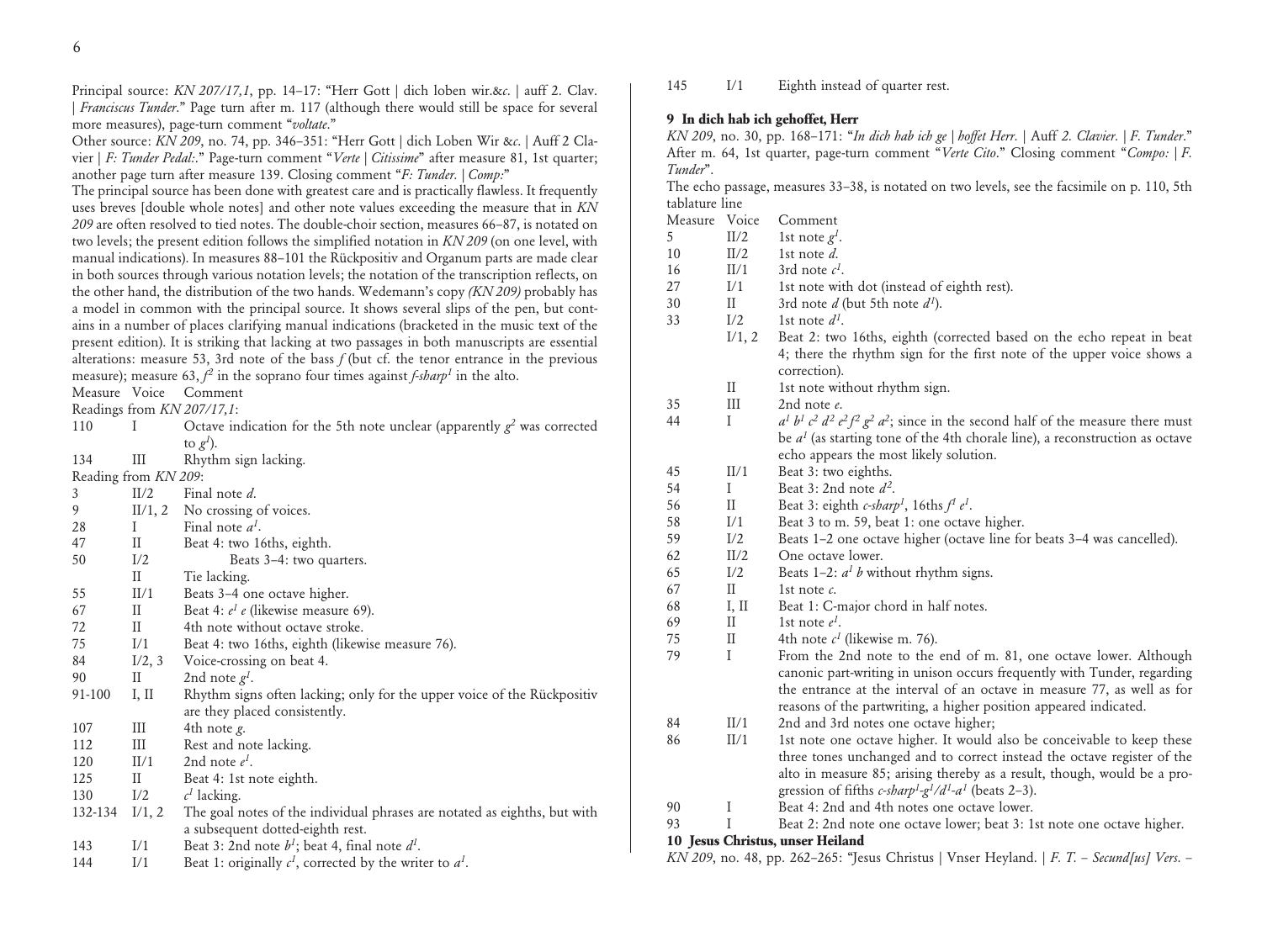|  | Verte 3. Vers. - Tertio. Vers." |  |
|--|---------------------------------|--|
|  |                                 |  |

Notated in 6/4 time (1st verse, mm. 18–34; 3rd verse, mm. 22–31) are half and whole notes without dots in the cantus-firmus voice.

Measure Voice Comment

| [Primus Versus] |         |                                                           |
|-----------------|---------|-----------------------------------------------------------|
| 13              | III/2   | 1st note lacking (dot forgotten after the previous note). |
| 23              | 1/1     | 1st note of the second half of the measure, $e^2$ .       |
| 26              | I/1, II | Half notes without dots.                                  |
| 28              | 1/1     | 1st note without dot.                                     |
|                 | III/2   | 3rd note without dot.                                     |
| Secundus Versus |         |                                                           |
| 7               | Ш       | 2nd note $F$ .                                            |
| Tertius Versus  |         |                                                           |
|                 | 1/1     | Beat 3: dotted eighth, 16th.                              |
| 11              | 1/1     | Dot lacking.                                              |
| 15              | 1/1     | Final note $d^2$ .                                        |
| 19              | 1/1     | Final note $e^2$ .                                        |
| 20              | I/2     | 2nd note without dot.                                     |
| 22              | I/1     | Fourth from last note $a^I$ .                             |
| 28              | I/1     | 7th note $f$ -sharp <sup>1</sup> .                        |

### **11 Jesus Christus, wahr' Gottes Sohn**

*KN 209*, no. 29, pp. 164–167: "Jesus Christus | wahr Gottes Sohn | *F: Tunder*." Page-turn comment after m. 37: "*Verte Cito*".

Grouping of quarter notes within a measure:  $4 + 2$ .

This Easter chorale, known no longer today, represents a free translation by Hermann Bonn (ca. 1543) of the Latin song *Christus pro nobis passus est*. The melody first appeared in 1561 in the *Psalmodia* by Lucas Lossius.

|    | Measure Voice | Comment                                                                     |
|----|---------------|-----------------------------------------------------------------------------|
| 4  | Ш             | Dot lacking.                                                                |
| 10 | Ш             | 2nd note: pitch letter lacking (rhythm sign present).                       |
| 15 | Ш             | Final note d.                                                               |
| 34 | П             | 1st note lacking (dot forgotten after the previous note); 3rd note without  |
|    |               | dot.                                                                        |
| 36 | I/2           | 1st note lacking (dot forgotten after the previous note).                   |
| 63 | I/2           | Final note $c^I$ .                                                          |
| 74 | П             | 3rd and 4th notes <i>a b-flat</i> (thereby causing parallel fifths with the |
|    |               | soprano from beats 2 to 3).                                                 |
| 80 | I/2           | The first 4 notes without rhythm signs.                                     |
| 83 | Ш             | Final note d.                                                               |
| 84 | I/2           | Final note $a^I$ .                                                          |
| 85 | П             | 2nd-4th notes lacking; 5th note without rhythm sign.                        |
| 86 | Ш             | 1st note $F$ .                                                              |
| 90 | I/2           | 2nd note $c^2$ .                                                            |
| 91 | Ш             | Final note f.                                                               |

| 92  |     | $e^{I}$ without dot.                                                               |
|-----|-----|------------------------------------------------------------------------------------|
| 106 | 1/1 | Final note $c^2$ .                                                                 |
| 107 |     | Missing (dropped in the wake of the line break).                                   |
| 113 | Ш   | Instead of the first note, a half rest.                                            |
| 121 | 1/1 | 2nd note b-flat <sup>1</sup> (does not correspond to the rest of the cantus firmus |
|     |     | entries).                                                                          |

## **12 Komm, Heiliger Geist, Herre Gott**

*KN 209*, no. 72, pp. 336–341: "*Komm Heyliger* | Geist Herre Gott | Auff 2 Clauier | *Franciscus: Tunder:. Ped:*" Page-turn comment after measure 62: "*Verte Continuatur.*"; after measure 127, 2nd quarter: "*Verte | perge*". Closing comment: "*Finis Fran: Tunder: | Comp:*"

Measure Voice Comment

| ivicasuic |      | oommun                                                  |
|-----------|------|---------------------------------------------------------|
| 11        | L    | Beat 3, 1st note $a^2$ (cf. no. 6, measure 73).         |
| 16        |      | Beats 3–4: dot lacking.                                 |
| 27        | II/2 | 1st note $d^1$ .                                        |
| 30        | II/1 | 1st note $b$ .                                          |
|           | II/2 | Final note d.                                           |
| 34        | II/1 | 3rd note $e^t$ .                                        |
| 37        | Ш    | Rhythm signs lacking.                                   |
| 42        | II/2 | g b c <sup>2</sup> b a.                                 |
| 57        | II/1 | 3rd note $e^1$ (cf. the figure in no. 8, measure 119).  |
| 94        | I/3  | 1st note $g$ .                                          |
| 100       | II/2 | 1st note $d$ .                                          |
|           | II/1 | Final note notated as eighth (although a dotted eighth  |
| 102       | 1/1  | Beat 2: 16th instead of eighth rest.                    |
| 119       |      | I/2, II/1 Half rests in the second half of the measure. |
|           |      |                                                         |

- 134 II/1 Beats 3–4 one octave lower.
- 136 I Beat 4: 2nd and 3rd notes exchanged.

## **13 Was kann uns kommen an für Not**

*KN 209*, no. 65, pp. 314–323: "Waß kan vns | kommen an | für noth | Auff 2. Clauier | *F. Tunder. Ped:*" Page-turn comment after m. 55: "*Vert*"; after measure 95: "*Verte*", after measure 145: "*Verte Cito,*" after measure 199: "*Verte Cito*". Closing comment, "*Finis*."

The echo passages, measures 68–78 (first half) and 181–198, are notated on two levels. The melody still used today with many texts (initially Wittenberg 1529) is customarily named in the sources of North German organ music according to the opening line of Andreas Knöpken's rhyming of the 23rd Psalm (1530, originally Low German).

Measure Voice Comment

|    | II/2 | 3rd note without dot.                                                |
|----|------|----------------------------------------------------------------------|
| 15 | II/1 | 2nd note without dot.                                                |
|    | Ш    | 1st note without dot.                                                |
| 16 | II/2 | 1st note without dot.                                                |
| 17 | II/1 | 1st and 2nd notes without rhythm signs; beat 4, dotted eighth, 16th. |
|    | II/2 | Beat 2, dotted eighth, 16th.                                         |
| 18 | Ш    | Beat 4, dotted eighth, 16th.                                         |

- 19 II/1 Beat 4, dotted eighth, 16th.
- 20 II/2 Beat 3: 1st note without dot.

rest precedes).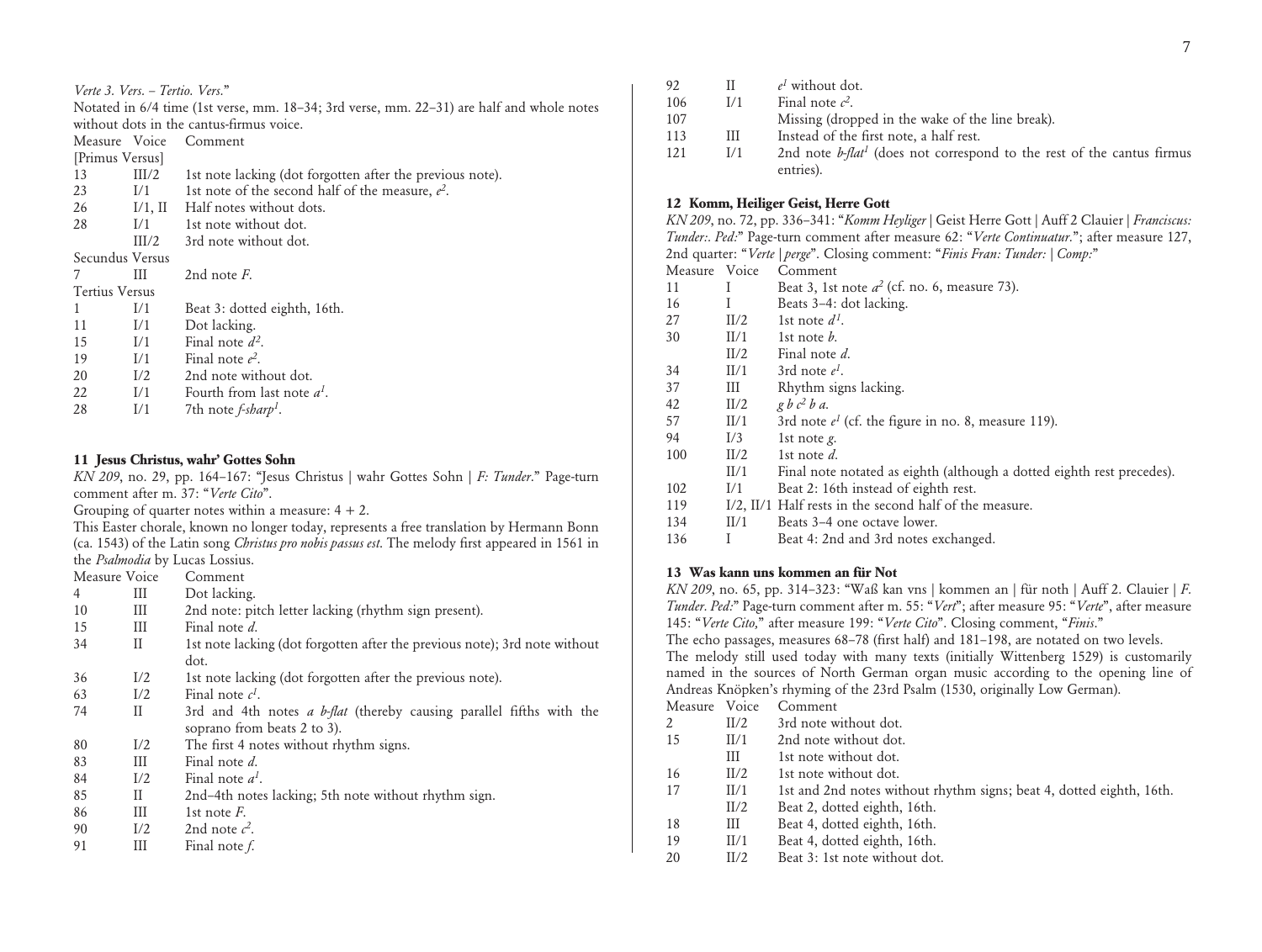8

| 21  | II/2               | Without rhythm signs.                                                          |
|-----|--------------------|--------------------------------------------------------------------------------|
| 23  | III                | 4th note without rhythm sign; final note lacking.                              |
| 24  | II/2               | Beat 3: 1st note without dot.                                                  |
| 32  | Ш                  | Half rest, half note $A$ .                                                     |
| 40  | II/2               | c.                                                                             |
| 42  | I                  | Beats 2 and 4: 2nd note always one octave higher.                              |
| 43  | $_{\rm II}$        | Beat 2: 2nd note one octave higher.                                            |
| 44  | I                  | Final note one octave higher.                                                  |
| 49  | $_{\rm II}$        | Final note without rhythm sign.                                                |
| 51  | $\rm II$           | Beat 4, first note e.                                                          |
| 56  | I/2                | Dot after 1st note erased.                                                     |
| 57  | I/2                | Final note $f$ .                                                               |
| 66  | II/1               | Following the 1st note is a metrically redundant quarter rest.                 |
| 67  | II/1               | 3rd note without dot.                                                          |
|     | Ш                  | 1st note <i>B-flat</i> .                                                       |
| 73  | $\rm II$           | Final note unclear as corrected ( $e^2$ ? $c^2$ ?).                            |
| 74  | I                  | 1st note $g^I$ .                                                               |
|     | $\rm II$           | Final note $c^I$ .                                                             |
| 77  | $\rm II$           | Final note one octave higher.                                                  |
| 79  | II/1               | Beat 4: c without rhythm sign.                                                 |
| 87  | I/2                | Final note notated as eighth.                                                  |
| 96  | II/2               | 1st and 2nd notes notated as eighths.                                          |
|     | Ш                  | Final note <i>B-flat</i> .                                                     |
| 110 | I/2                | 1st note one octave higher.                                                    |
|     | II/1               | 4th note $e^l$ .                                                               |
| 113 | I/2                | The final four notes without rhythm signs.                                     |
| 116 | II/2               | Beats 1–2 one octave lower.                                                    |
| 125 | II/1               | 2nd note one octave lower.                                                     |
| 129 | Ι                  | 1st note one octave higher.                                                    |
| 135 | $_{\rm II}$        | Penultimate note originally $d^1$ , corrected to $c^1$ .                       |
| 138 | $\rm II$           | 1st and 2nd notes one octave lower.                                            |
| 150 | III                | 2nd note e.                                                                    |
| 163 | I                  | Beat 3: quarter note, quarter rest in all voices.                              |
|     | $\rm II$           | Beat 3: half note. In this section the writer seems to have been very un-      |
|     |                    | certain about the division into measures: He interrupts the octave lines       |
|     |                    | at short intervals (after the value of a half, often only a quarter note), but |
|     |                    | otherwise occasionally draws out the octave lines in the soprano beyond        |
|     |                    | the measure boundaries (168–171).                                              |
| 164 | I/1                | 1st note without dot.                                                          |
| 165 | I/1                | Beat 1: quarter note, quarter rest;                                            |
|     | $I/2$ , $I/3$ , II | Beat 2: half-note rests.                                                       |
| 166 | I/1                | Beat 3: quarter note, quarter rest;                                            |
|     | $I/2$ , $I/3$ , II | Beat 4: half-note rests.                                                       |
| 175 | I/2                | 1st note $g$ .                                                                 |
| 177 | I/1                | Beat 1: quarter note, quarter rest;                                            |
|     | II/2               | Beat 2: half-note rest (no rests are placed for the middle voices).            |

| 180 |              | This incomplete measure is the logical conclusion of the response secti-<br>on. The metric irregularity could thereby be rectified if need be, so that<br>the chord will enter as an harmonic addition in the next measure, or so<br>that the right hand executes a transition figure for the subsequent echo<br>motive. |
|-----|--------------|--------------------------------------------------------------------------------------------------------------------------------------------------------------------------------------------------------------------------------------------------------------------------------------------------------------------------|
| 181 | T            | One octave lower up to the first note of the following measure.                                                                                                                                                                                                                                                          |
| 183 | H            | One octave lower up to the first note of the following measure.                                                                                                                                                                                                                                                          |
| 190 | T            | 2nd note $e^2$ .                                                                                                                                                                                                                                                                                                         |
| 193 | $\mathbf{H}$ | 1st note one octave lower.                                                                                                                                                                                                                                                                                               |
| 200 | II/1         | Final note $f^1$ .                                                                                                                                                                                                                                                                                                       |
| 206 | II/2         | 1st note without dot.                                                                                                                                                                                                                                                                                                    |
| 226 | I/3          | Beat 3: $e^1$ without rhythm sign.                                                                                                                                                                                                                                                                                       |
| 231 | H.           | Quarter rest instead of the final note.                                                                                                                                                                                                                                                                                  |
| 239 | I/2          | 3rd note without dot; two 16th rests follow.                                                                                                                                                                                                                                                                             |
| 243 | $\mathbf{H}$ | Beats 2 and 4: dotted eighth, 16th, eighth.                                                                                                                                                                                                                                                                              |
| 244 | $I/2$ , II   | Beats 2 and 4: dotted eighth, 16th, eighth.                                                                                                                                                                                                                                                                              |
| 255 | Ш            | <i>B-flat</i> without rhythm sign.                                                                                                                                                                                                                                                                                       |

### **Appendix: Compositions Fragmentarily Extant**

### **14 Praeludium**

*KN 207/15*, no. 55, fols. 34v–35r: "*Præludium | F. Tund.*" The transcription was broken off after the first tablature line. Measure Voice Comment 5 II/2 *G* without rhythm sign.

### **15 Was kann uns kommen an für Not**

Pelplin, vol. 2, fols. 143<sup>v</sup>, VII<sup>r</sup>-X<sup>r</sup> (penultimate entry at the end of the volume): "Was kan uns | kom[m]en an für | Noth | *2 Clav: Ped: | Frans: Tunder.*"

Later additions to the tablature text include elucidating manual and pedal information (these are, insofar as seemed reasonable, reproduced in the present edition in parentheses), as well as (mostly erroneous) corrections of individual tones. The transcription ends after measure 180 with a closing flourish.

Measure Voice Comment

- 2 II/2 Beat 3:  $g^1$  corrected to  $e^1$ .
- 13 II/1 2nd note  $(b$ -*flat<sup>1</sup>*) corrected to  $b<sup>1</sup>$ .
- 16 III Pedal information added later; since the structure leaves no doubt about pedal use, this information was not adopted in the music text (likewise, in mm. 50, 57, 74, 90, 100, 110).
- 25 III 4th pitch letter later given a cauda *(f* raised to *f-sharp)*.

29 I Third from final note *g2*.

Ties are several times added later in the measures 38–44. Since the addition does not occur consistently and re-striking the tone can well be justified, the ties are not adopted in the music text.

38 I Final note  $c^1$ .